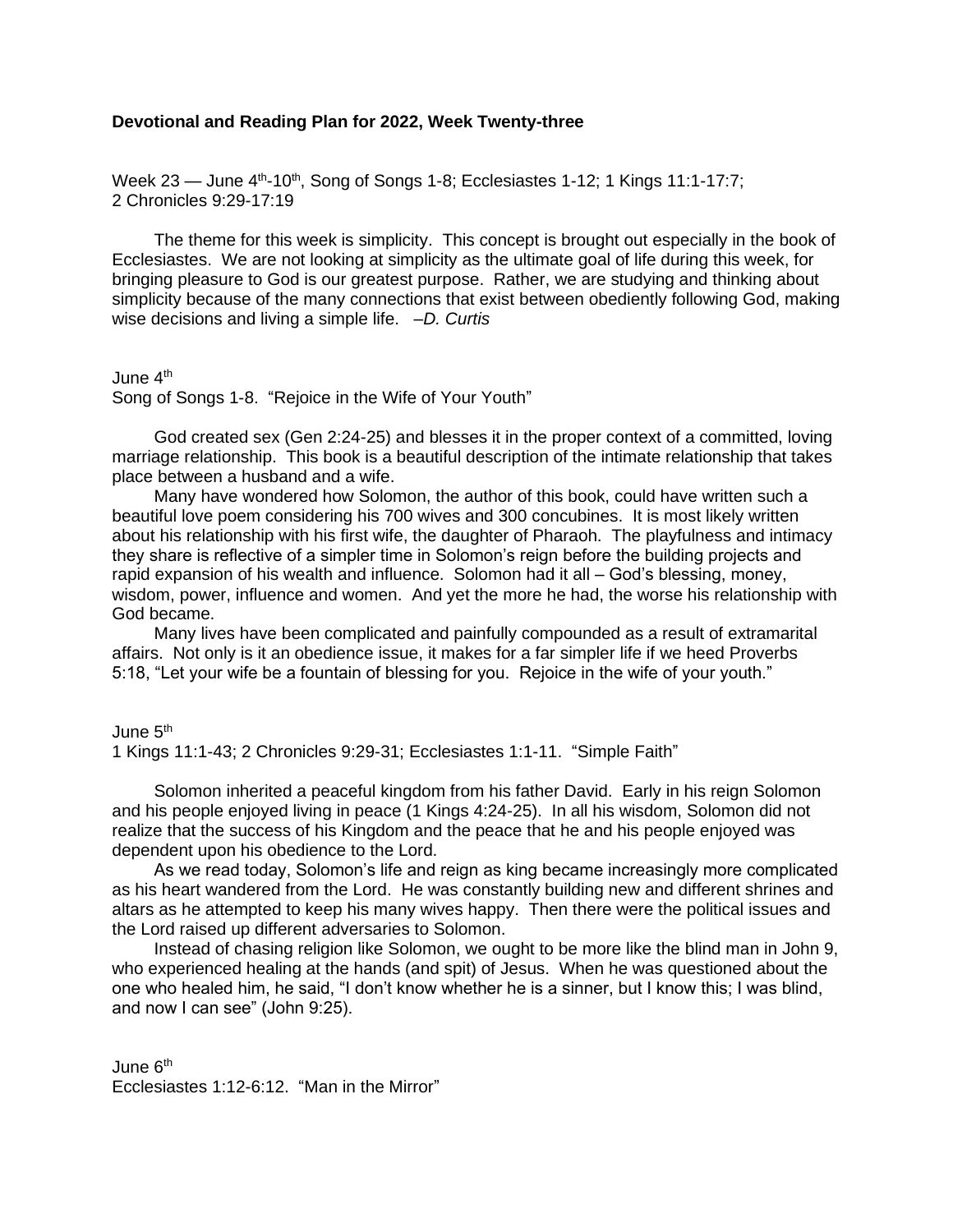The book of Ecclesiastes is filled with numerous observations about how life tends to work in general. Written by Solomon towards the end of his life, it is a reflection on much of what he has learned. Solomon lived a far from simple life and, in this book, he recounts some of his attempts to enjoy life.

Why does life have to be so complicated? The main reason life gets complicated is because of the person staring back at you in the mirror. Like Solomon we strive after money, power, career success, pleasure and knowledge in our efforts to bring meaning to our lives.

Rather than pursuing these avenues, we are to find our meaning and purpose in God. God is the one who establishes our purpose and destiny (Eccl. 6:10). We are to fear God (3:14; 5:7) and enjoy the benefits of the work he has for us to do (3:13; 5:12).

Are you fighting against God in your life? Are you striving for those things that do not satisfy? Try simplifying your life. Tell that person in the mirror that God is in control and you will find meaning and purpose in Him.

#### June 7th

Ecclesiastes 7:1-11: 6. "The Best Things in Life are Free"

Have you ever had a chance to sit on the beach and enjoy the sunset? Another sight that I really enjoy is to watch the sunrise over the alfalfa fields of the high desert in the fall with the cool air of a frosty morning surrounding me. Of course, these sights pale in comparison to that of my young daughter's smile.

In writing Ecclesiastes, Solomon makes it clear that enjoying the simple things in life is okay, and I think it even brings pleasure to God. In the second half of this book we read that we can enjoy prosperity (7:14), eating (8:15), drinking (8:15), life (8:15) and marriage (9:9).

Life is something that is meant to be enjoyed. It is a gift from God and it is a desire of God to see His children enjoying His gift. We are still living in God's creation and He is still that author and sustainer of life even though the world has been tainted by sin. Remember, "Whatever is good and perfect comes to us from God above, who created all Heaven's lights…" (James 1:17).

### June 8th

Ecclesiastes 11:7-12:14; 1 Kings 12:1-33; 2 Chronicles 10:1-11:17. "Honor God in Your Youth"

I have a problem. You may very well have the same problem. I often find myself thinking that it will be easier to honor God and make Him more of a priority in my life down the road. If I can just survive until some day in the future, life will be better and easier, right? Not necessarily.

The older I get the more I realize that if I don't make the changes now, I probably won't do it in the future.

Solomon exhorts his readers to "Honor God in your youth" (Eccl. 12:1). We are not to wait until we are older to take God seriously, but rather we are to do it today.

A while back, my wife and I enjoyed the movie *The Last Holiday*. In that movie, the lead character made a decision to enjoy life and start working towards her dreams. As you can imagine, her life changed drastically and she finally truly enjoyed her life.

It took a doctor's report that she was dying in order to change her life. What will it take for you to really start living today? When will you make God and His perfect will for your life a priority?